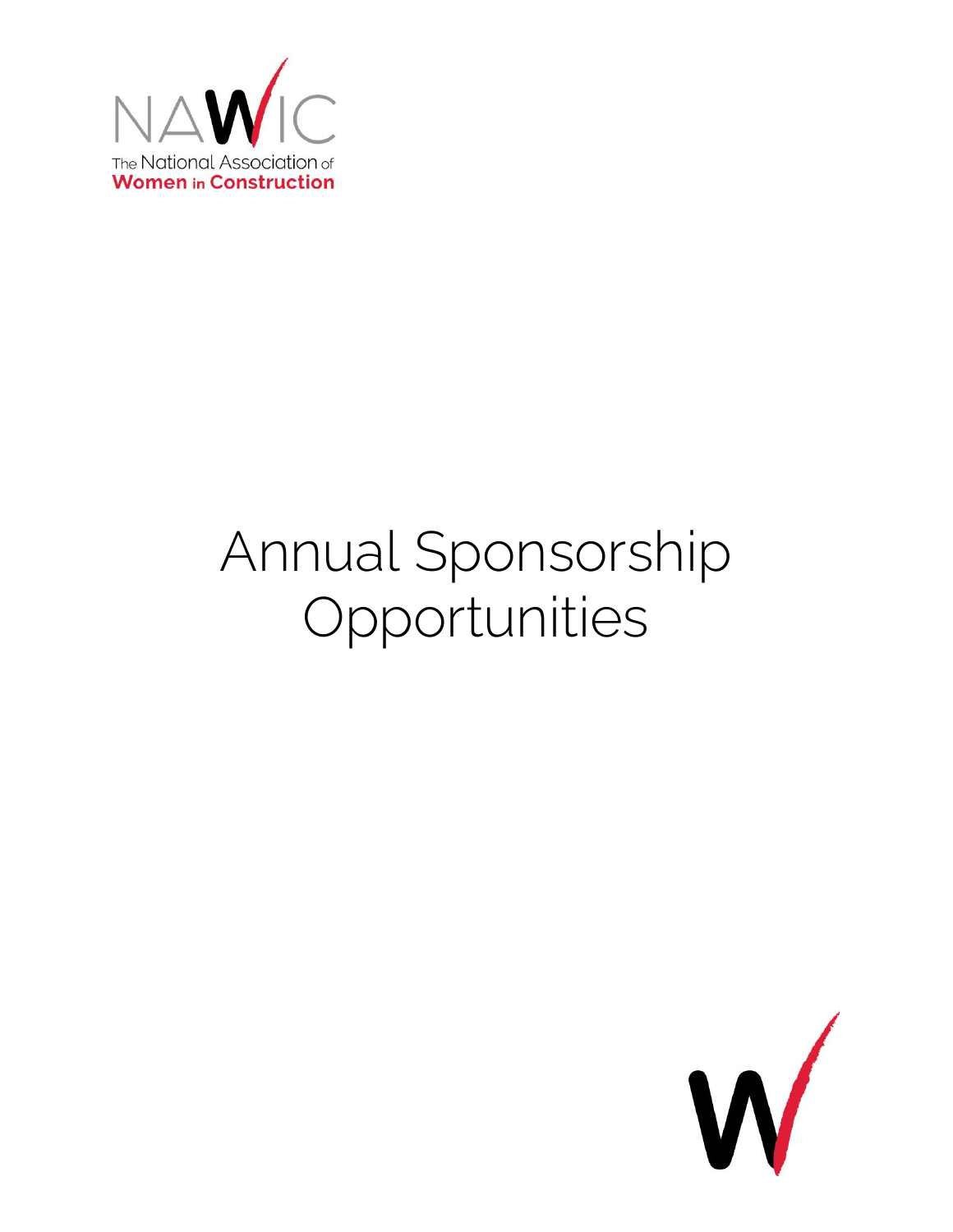

#### **Platinum - \$30,000**

Corporate Membership - 50 members Full page ad in 2 issues of NAWIC Today Logo on NAWIC web page Unlimited postings on Online Career Center Annual Conference Registration - 10 registrations Full page ad in Annual Conference Program Logo on NAWIC Annual Conference web page Company to exhibit at Annual Conference

#### **Gold - \$17,000**

Corporate Membership - 25 members Full page ad in 1 issue of NAWIC Today Logo on NAWIC web page 75% off posting on Online Career Center Annual Conference Registration - 5 registrations Full page ad in Annual Conference Program Logo on NAWIC Annual Conference web page Company to exhibit at Annual Conference

# **Annual Sponsorships**

#### **Silver - \$8,000**

Corporate Membership - 5 members Full page ad in 1 issue NAWIC Today Logo on NAWIC web page 50% off posting on Online Career Center Annual Conference Registration - 1 registration Half page ad in Annual Conference Program Logo on NAWIC Annual Conference web page Company to exhibit at Annual Conference

#### **Bronze- \$4,000**

Corporate Membership - 1 member Half page ad in 1 issue of NAWIC Today Logo on NAWIC web page 25% off postings on Online Career Center Quarter page ad in Annual Conference Program Logo on NAWIC Annual Conference web page

#### **Foundation - \$2,000**

Corporate Membership - 1 member Half page ad in 1 issue of NAWIC Today Logo on NAWIC web page

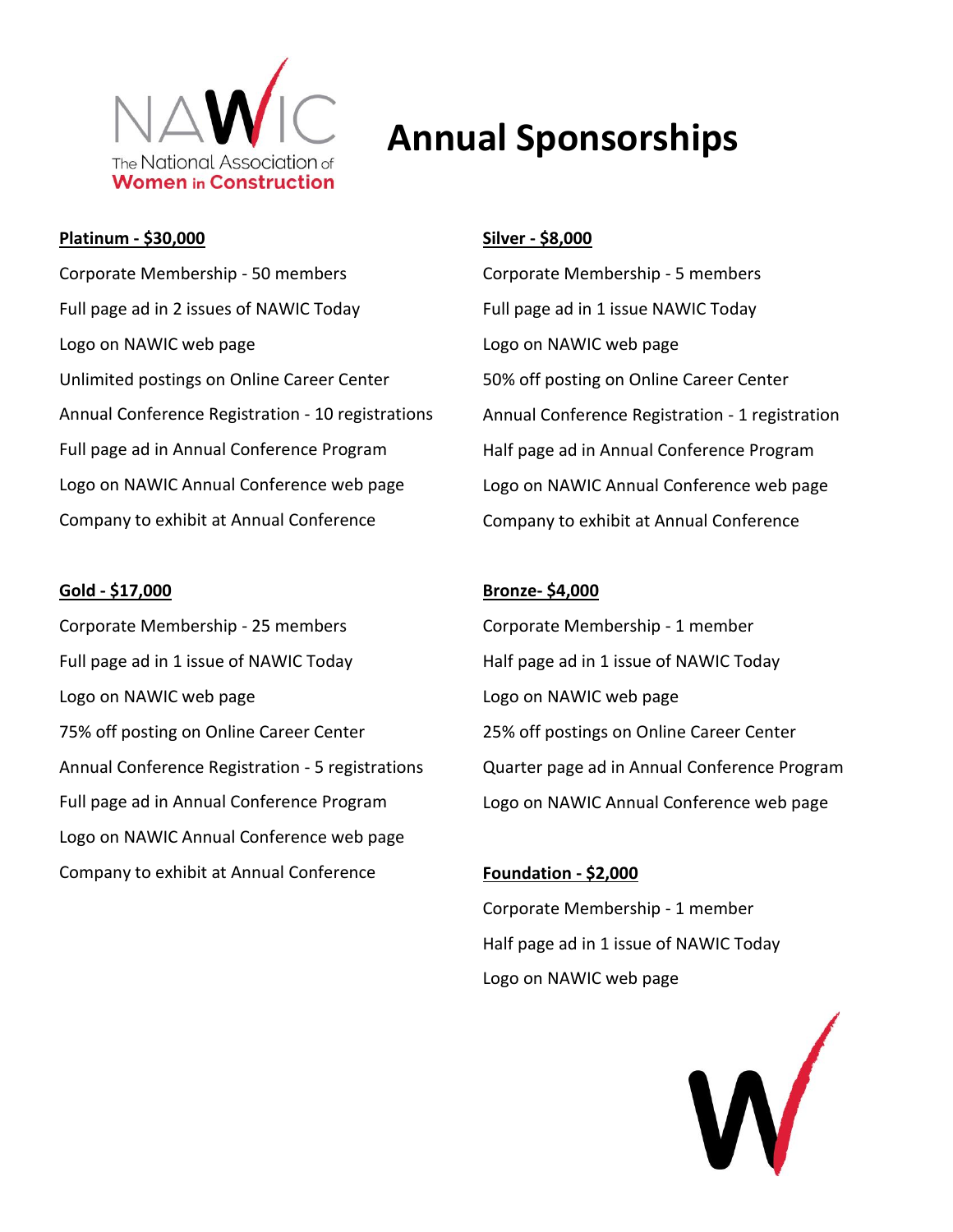

#### Welcome Reception - \$10,000

Annual Conference Registration - 2 Signage at reception Company may provide door prizes or logo item Half page ad in Annual Conference Program Logo on NAWIC Annual Conference web page Company to exhibit at Annual Conference

#### **Education - \$10,000**

Annual Conference Registration - 2 Signage at all workshops and seminars Company may provide door prizes or logo item Half page ad in Annual Conference Program Logo on NAWIC Annual Conference web page Company to exhibit at Annual Conference

#### Technology - \$10,000

Annual Conference Registration - 2 Mobile App and Wi-fi Sponsor Signage in Construction Zone and App Company may provide door prizes or logo item Logo on NAWIC Annual Conference web page Company to exhibit at Annual Conference

#### Exhibitor - \$3,500

Annual Conference Registration - 1 Company may provide door prizes or logo item Half page ad in Annual Conference Program Logo on NAWIC Annual Conference web page Company to exhibit at Annual Conference

# **Annual Conference**

## **Sponsorships**

#### Keynote (Thursday and Saturday) - \$8,000

Annual Conference Registration - 2 Signage at each Keynote event Company may provide door prizes or logo item Half page ad in Annual Conference Program Logo on NAWIC Annual Conference web page Company to exhibit at Annual Conference

### Breakfast - \$8,000 (Thursday and Friday) Annual Conference Registration - 2 Signage at breakfast Company may provide door prizes or logo item Half page ad in Annual Conference Program Logo on NAWIC Annual Conference web page Company to exhibit at Annual Conference

#### Hotel Key Card - \$4,500

Annual Conference Registration - 1 Company logo on all hotel key cards Company may provide door prizes or logo item Half page ad in Annual Conference Program Logo on NAWIC Annual Conference web page Company to exhibit at Annual Conference